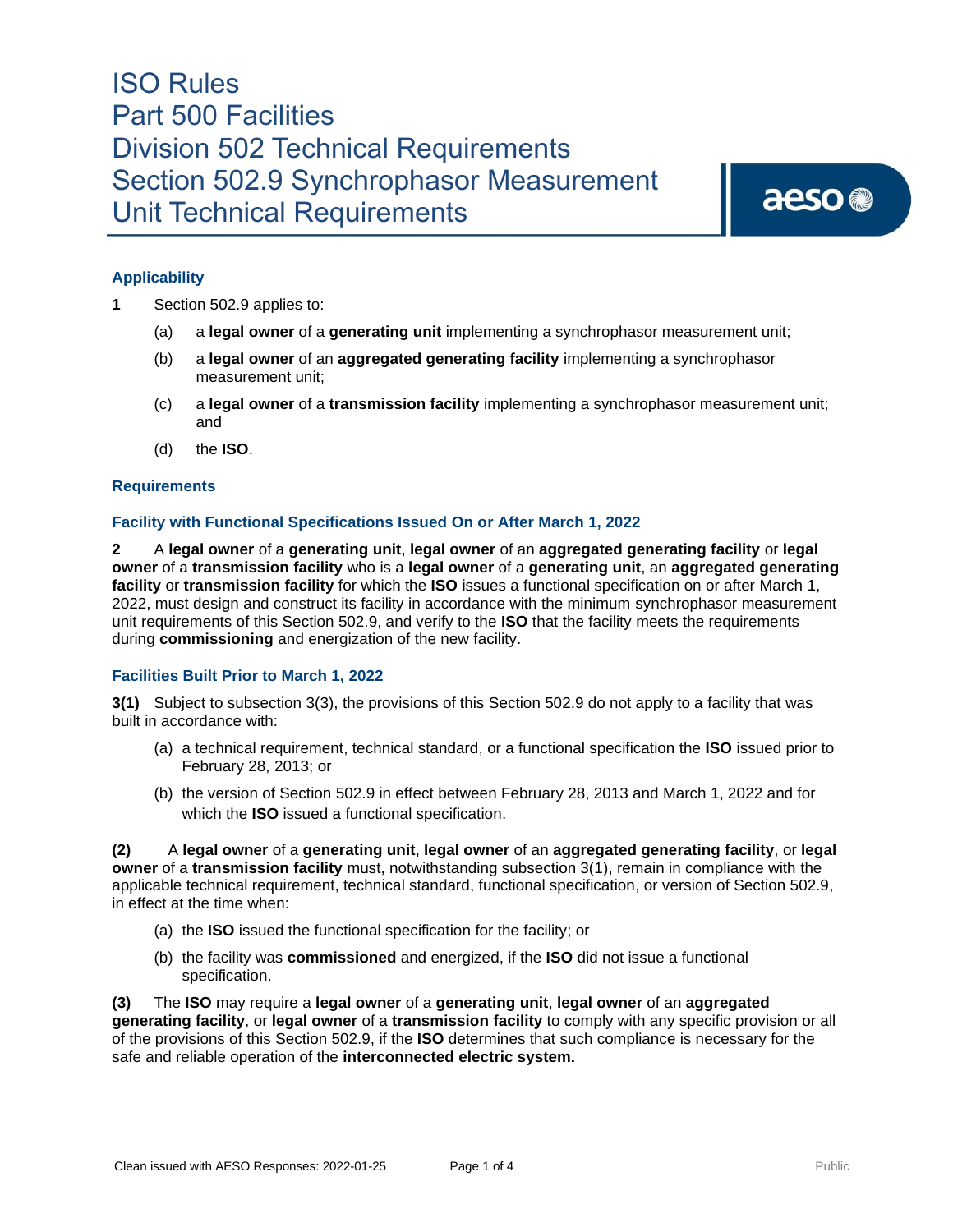### **Functional Specification**

**4** The **ISO** must, in accordance and generally consistent with this Section 502.9*,* approve a written functional specification containing details, work requirements and specifications for the implementation of a synchrophasor measurement unit for a facility.

#### **Synchrophasor Measurement Unit Functionality**

**5** Each of the **legal owner** of a **generating unit**, **legal owner** of an **aggregated generating facility** and **legal owner** of a **transmission facility** implementing a synchrophasor measurement unit, must meet the functionality requirements, data requirements, data format requirements and communication requirements set out in the Institute of Electrical and Electronics Engineers *C37.118.1a–2014 – IEEE Standard for Synchrophasor Measurements for Power Systems* and *IEEE Standard* C37.118.2-2011 – *IEEE Standard for Synchrophasors Data Transfer for Power Systems* specific to a synchrophasor measurement unit.

#### **Synchrophasor Measurement Unit Signal Names**

**6** The **ISO** must provide each **legal owner** of a **generating unit**, **legal owner** of an **aggregated generating facility** and **legal owner** of a **transmission facility** with the Institute of Electrical and Electronics Engineers *C37.118.2-2011 – IEEE Standard for Synchrophasors Data Transfer for Power Systems* compliant synchrophasor measurement unit signal names and the appropriate data format, including the company identifier, device identifier and the necessary formatting.

#### **Data Storage and Streaming**

**7(1)** Each of the **legal owner** of a **generating unit**, **legal owner** of an **aggregated generating facility** and **legal owner** of a **transmission facility** must collect and continuously store the synchrophasor measurement unit data for 1 year from the date the synchrophasor measurement unit data was collected, unless the data is being streamed to the AESO pursuant to subsection 7(2).

**(2)** A **legal owner** of a **generating unit**, **legal owner** of an **aggregated generating facility** or **legal owner** of a **transmission facility** required to implement a synchrophasor measurement unit, as determined by the **ISO**, must stream the data to the **ISO**.

**(3)** The **legal owner** of a **generating unit, legal owner** of an **aggregated generating facility** or **legal owner** of a **transmission facility** may, within 1 year of streaming the data to the **ISO**, obtain the data from the **ISO** upon written request.

**(4)** The **ISO** must, if it receives a request as set out in subsection 7(3), provide the data to the **legal owner** of a **generating unit**, **legal owner** of an **aggregated generating facility** or **legal owner** of a **transmission facility** within 10 **business days**.

**(5)** The **ISO** must store any data streamed pursuant to subsection 7(2) for 1 year.

#### **Suspected Failure or Malfunction of a Synchrophasor Measurement Unit**

**8(1)** A **legal owner** of a **generating unit**, **legal owner** of an **aggregated generating facility** or **legal owner** of a **transmission facility** must, if it identifies or suspects a failure or malfunction of a synchrophasor measurement unit or any of its components, notify the **ISO** as soon as practicable but not later than 1 **business day** after identifying the suspected malfunction or failure.

**(2)** The **ISO** must, if it identifies or suspects a failure or malfunction of a synchrophasor measurement unit or any of its components, notify the applicable **legal owner** of a **generating unit**, **legal owner** of an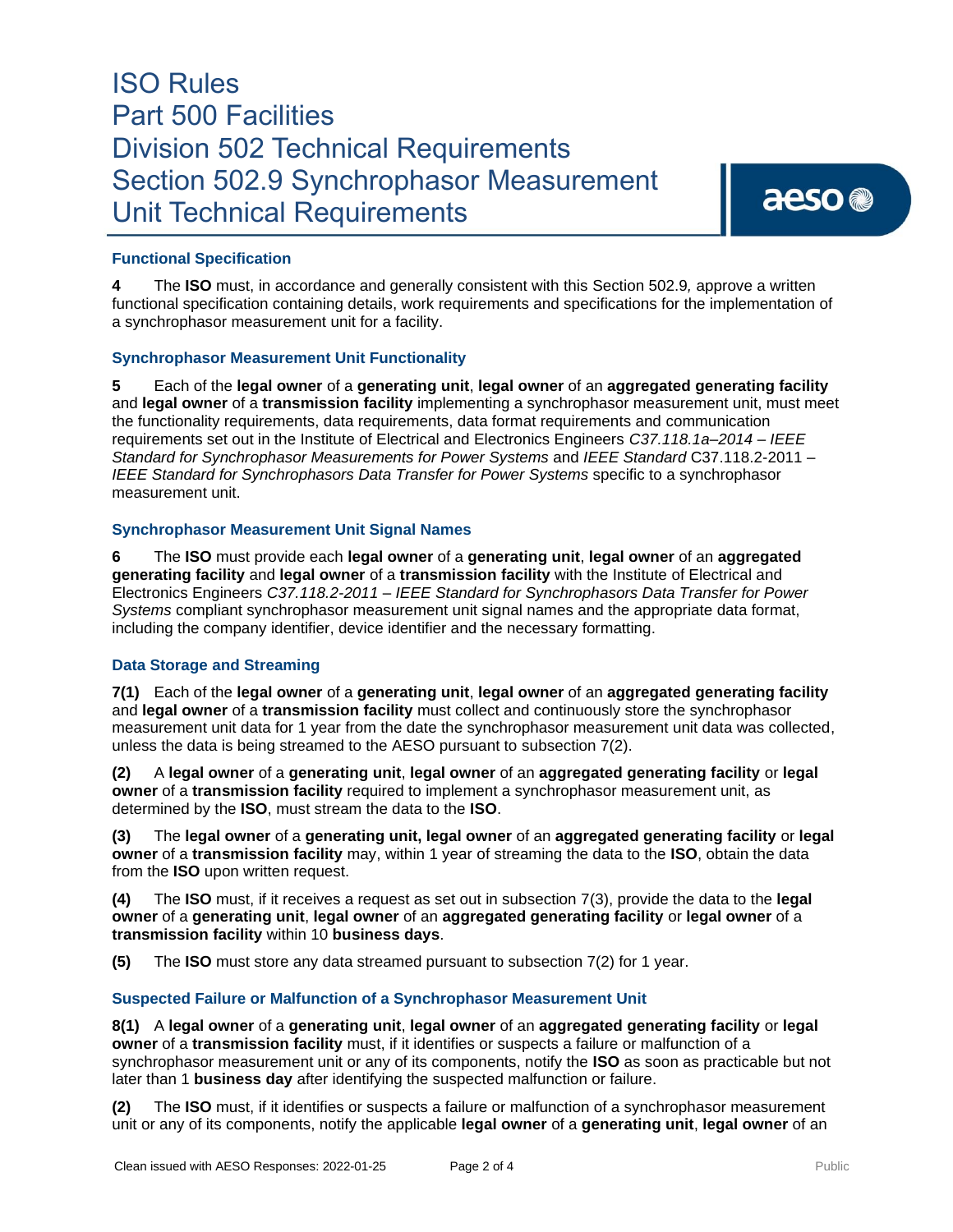**aggregated generating facility** or **legal owner** of a **transmission facility** as soon as practicable, but not later than 1 **business day**, after identifying the suspected failure.

**(3)** Each of the **legal owner** of a **generating unit**, **legal owner** of an **aggregated generating facility** and **legal owner** of a **transmission facility** must provide the **ISO** with the date it expects to investigate the suspected failure or malfunction of the synchrophasor measurement unit or any of its components which, in the case of an investigation in response to a notification under subsection 8(2), must be within 2 **business days** of receiving the **ISO**'s notification.

**(4)** The **legal owner** of a **generating unit**, **legal owner** of an **aggregated generating facility** or **legal owner** of a **transmission facility** must, if it is unable to test the synchrophasor measurement unit or any of its components on the expected date provided under subsection 8(3), provide the **ISO** with the revised date.

**(5)** The **legal owner** of a **generating unit**, **legal owner** of an **aggregated generating facility** or **legal owner** of a **transmission facility** must, after testing the synchrophasor measurement unit or any of its components, confirm if there is a failure or malfunction with the synchrophasor measurement unit or not and notify the **ISO** with the results of the test.

**(6)** The **legal owner** of a **generating unit**, **legal owner** of an **aggregated generating facility** or **legal owner** of a **transmission facility** must, if the results of the test indicated that the synchrophasor measurement unit or any of its components have failed, provide the **ISO** with the date that the **market participant** expects to repair or replace the synchrophasor measurement unit.

**(7)** The **legal owner** of a **generating unit**, **legal owner** of an **aggregated generating facility** or **legal owner** of a **transmission facility** must, if the synchrophasor measurement unit or any of its components are not repaired or replaced by the date provided under subsection 8(6), provide the **ISO** with a revised date.

**(8)** The **legal owner** of a **generating unit**, **legal owner** of an **aggregated generating facility** or **legal owner** of a **transmission facility** must notify the **ISO** when the synchrophasor measurement unit or any of its components have been repaired or replaced.

### **As-Built Drawing**

**9** A **legal owner** of a **generating unit**, **legal owner** of an **aggregated generating facility** or **legal owner** of a **transmission facility** implementing a synchrophasor measurement unit, or required by the **ISO** to implement a synchrophasor measurement unit, must provide the **ISO** with an as-built engineering stamped 3 line drawing or a record representing the as-built installation, indicating:

- (a) the voltage transformer and current transformer connections through to the synchrophasor measurement unit; and
- (b) the voltage transformer and current transformer accuracy class.

#### **Revision History**

| Date       | <b>Description</b>                                                                                                                                                                                             |
|------------|----------------------------------------------------------------------------------------------------------------------------------------------------------------------------------------------------------------|
| 202x-xx-xx | Updated references to IEEE Standards in subsections 5 and 6.<br>Amended subsection 2 to clarify the applicability of Section 502.9 to facilities with<br>functional specifications issued after March 1, 2022. |